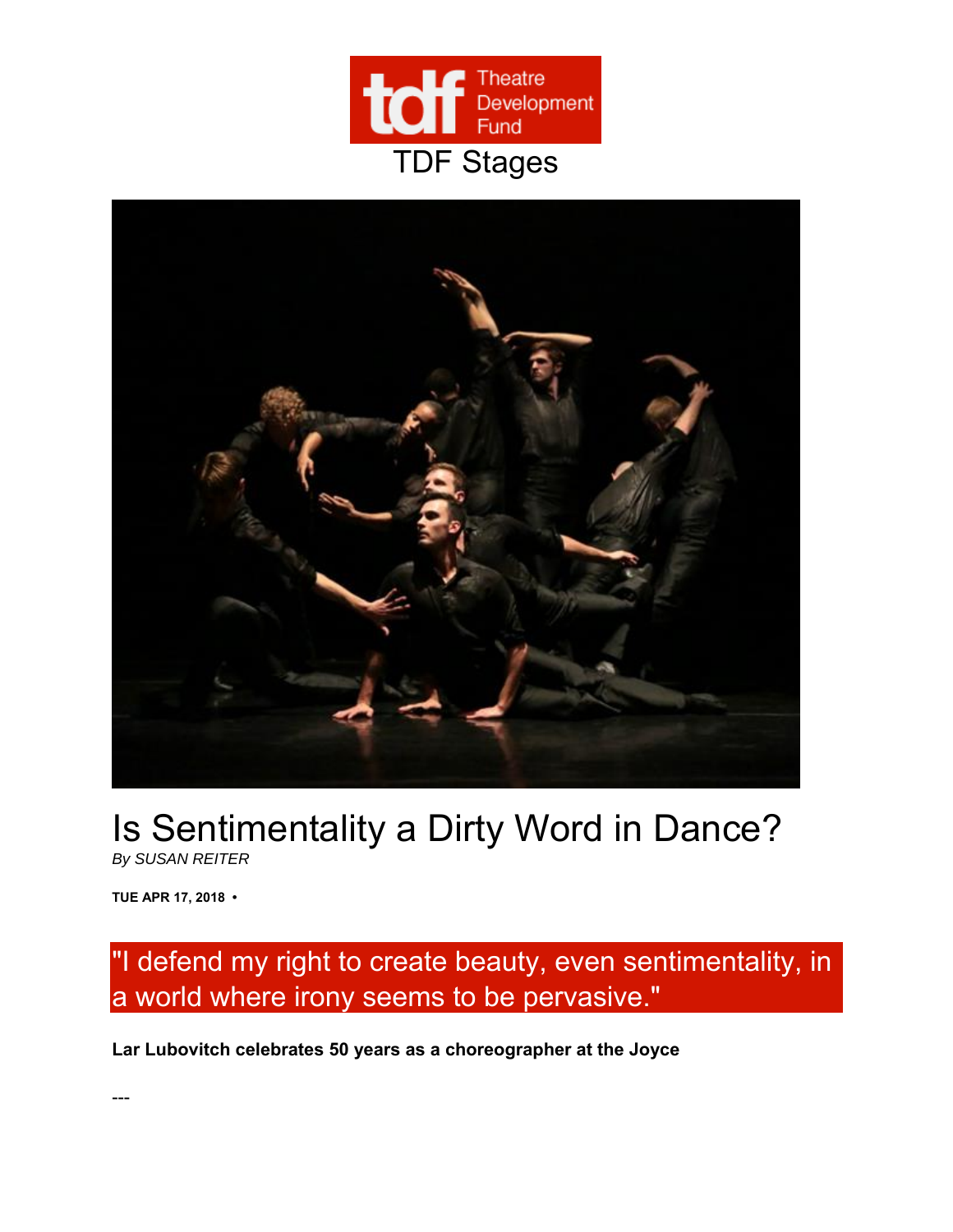After a half century of running his **own eponymous dance company**, celebrated choreographer Lar Lubovitch is confident in his aesthetic preferences. "I defend my right to create beauty, even sentimentality, in a world where irony seems to be pervasive," he says as his troupe kicks off its 50th anniversary with a **a weeklong run at the Joyce** (April 17- 22). "Irony is fine in its place: It's humorous and dark and it's applicable in many instances. But if irony were all there was in the world, we'd be living in a very cold, dark place. My inclination is to create beauty, because beauty is the antidote to irony -- just straightforward, honest feeling."

Throughout his career, which includes choreographing for multiple ballet companies, **Broadway musicals** and even Olympic figure skaters, Lubovitch has forged a singular style that draws on his background in ballet and modern dance. That combination has resulted in an expansive and expressive full-bodied movement vocabulary that has survived and thrived in the constantly changing dance world. "I never leaned towards any trends, but I shifted and kept evolving along the way," he says. "I went through different phrases of my own development, my own research about how to make a dance."

Born in 1943, the Chicago native discovered dance at 19 while at the University of Iowa, and was advised to begin his studies at the **American Dance Festival**. "My very first class at 9am was taught by Martha Graham," he recalls. "The next class I took was with Alvin Ailey, and then there was lunch, and my next class was with José Limón. And that was the first day of my life as a dancer! It was just good luck."

Lubovitch soon made his way to New York City where he enrolled at Juilliard and started learning a wide range of styles. "When I arrived, there was a huge split: ballet and modern were really warring camps," he says. "It was understood that you couldn't do one if you were doing the other, that it would ruin you -- philosophically, technically. But I was studying all forms: ballet, the classic modern techniques, ethnic dance, and I was working as a professional go-go dancer in a Greenwich Village club. To me, it was just all dancing. I didn't see any of those things as exclusive languages."

Lubovitch was dancing with Harkness Ballet when he launched his choreographic career with a single performance at the 92nd Street Y in 1968. "That first concert immediately opened the door to touring," he recalls. "An agent appeared and wanted to send us on the road. It became a company suddenly without my having ever decided to make it one."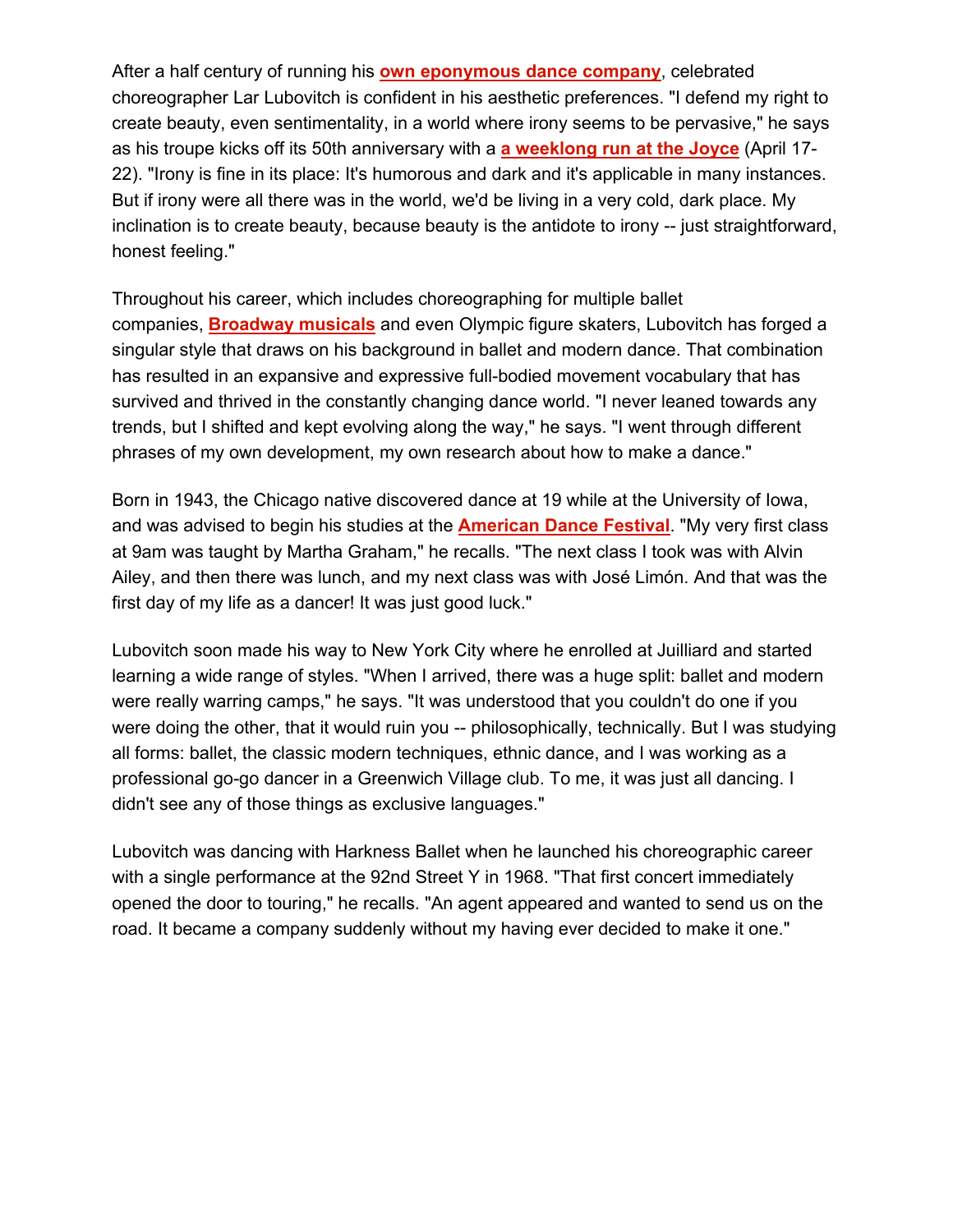

**'Little Rhapsodies' by Lar Lubovitch Dance Company, photo by Nan Melville** 

His troupe thrived during the dance boom of the 1970s and '80s, with regular New York seasons at City Center and steady touring. But eventually Lubovitch opted to change his working model. "I felt the form itself was trapping me," he says. "My focus was dedicated to maintaining repertory in order to tour, and making a dance which had to fit in with the existing dances to balance a program. It was limiting my choices of *why* to make a dance, and what dance to make."

So he became project oriented in order to create unencumbered by constant obligations. Most of the Joyce run comes from this period, including *Men's Stories: A Concerto in Ruin*, a 48-minute work for nine male dancers which anchors **all three programs**. He created it in 2000 for performers he chose for their depth of experience and individuality, and its current cast includes a mix of Lubovitch veterans and neophytes.

One Lubovitch stalwart, Reed Luplau, is thrilled to return to the piece after dancing on Broadway in *Fiddler on the Roof* and *Natasha, Pierre & the Great Comet of 1812*. "I absolutely love dancing for him," Luplau says. "He's the sweetest man, so talented, and has a real voice."

The Joyce lineup also includes *Something About Night*, a world premiere set to Schubert choral music, 2007's *Little Rhapsodies*, plus guest appearances by Joffrey Ballet dancers (in several scenes from Lubovitch's 1997 *Othello*) and the Martha Graham Dance Company performing 2010's *Legend of Ten*. "Since my very first moment in dance was with Martha, I wanted her somehow represented as part of my history," Lubovitch says. "So I asked the company to perform and chose this work for them."

The oldest work represented is 1985's *A Brahms Symphony*, which he says marked a watershed moment. "It opened me out to a whole other idea of what I was going to be as a